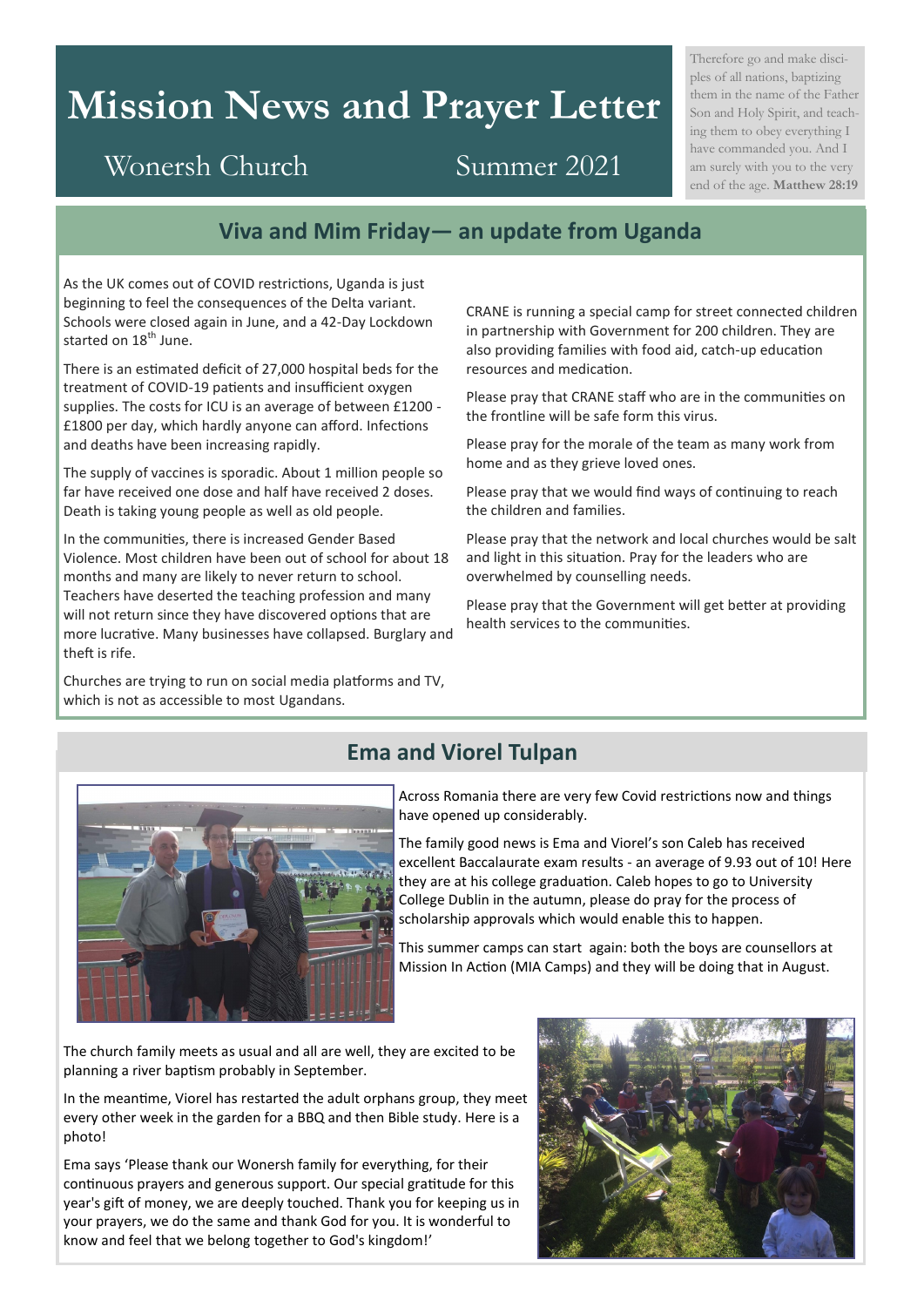#### **Charlotte R—WH**

## **Bishop Sospeter and Kibondo Diocese in Tanzania**

Charlotte recently moved back from Wales to live in Bramley with her Mum (Chris G) in order to support her better. This last year has proved that working from home is possible!

Charlotte is still full-time and works on Short-Term Placements for those looking to serve with a WH team. They are particularly developing placements in the Middle East and are seeking God for the best ways of vetting and preparing people for high security locations.

News from the Middle East: WH workers in a large refugee camp wrote in July: "*There is still a lot of concern / fear about the vaccine despite the ravaging third wave of Covid in this region . E.g. all 5 of the expat staff in the camp are now double-jabbed, however amongst our local staff, there has yet to be a single person vaccinated. This even though most of our staff are well-educated and open-minded. It seems that this is mostly down to the power of negative feeds in social media. Please pray for a significant change in the uptake of vaccines.*

*Also… we are asking God what we could do in Mosul (Iraq) which was almost totally destroyed by ISIS in 2014. People have started to return to rebuild their homes and lives. Three of us visited in July to assess two main areas: the viability of establishing businesses to help in the process of rebuilding communities; and to see what the main needs were for the young people in the city.* 

*See this video: [https://youtu.be/6tVtLo\\_mM\\_Q](https://youtu.be/6tVtLo_mM_Q) to have some idea of what we walked into. Please pray that the Lord would lead us in the way forward."*



Bishop Sospeter thanks God that the Diocesan Synod was able to be held recently and went well. He also reports that harvests in their area have been good this year, and he and his wife Betty are in much better health than they were.

Covid-19 has not affected the country greatly though they do have some cases. They are still able to visit churches and hold services and large gatherings, with precautions. He asks us to pray for the Bible School to run smoothly and get enough students and funding. It currently has 20 students training to be lay leaders of village churches. In the past it has been supported by a German mission and had a German mission partner teaching there, but she has now returned to Germany.

They have completed most of the requirements for opening the Health Centre. The remaining needs are to finish the required buildings, find a competent Medical Director and staff, obtain medicines and more equipment.

In March the President died and leadership passed to the Vice-President Samia Hassan, who is the first female President of Tanzania. The transition seems to have gone very smoothly and she is well respected within and outside the country.

#### **Wonersh and Shamley Green School**

There has been a very happy atmosphere in school this term, with the children settling back in well after the winter lockdown and, thankfully, relatively little Covid-related disruption.

This term has seen a wonderful range of opportunities for the children to resume sporting fixtures and offsite trips, including a two-night stay for Year 4 at Henley Fort in Guildford and a fantastic week-long residential for Year 6 at the CYE sailing centre in Chichester. Year 5 enjoyed a visit from a local wildflower expert who is supporting the local community in rewilding parts of the natural environment.

Headteacher Tim Cheeseman has expressed the school's gratitude for the church's recent donation, which has been used to purchase a range of new books for the children, as well as some new furniture and fun ways to display books in the infant library, which the children adore! This supports the school's aim of giving children access to a wide range of books and nurturing a love of reading in every child.



The children enjoyed their recent opportunity to meet David at his first school assembly and are looking forward to him becoming a regular visitor next term!